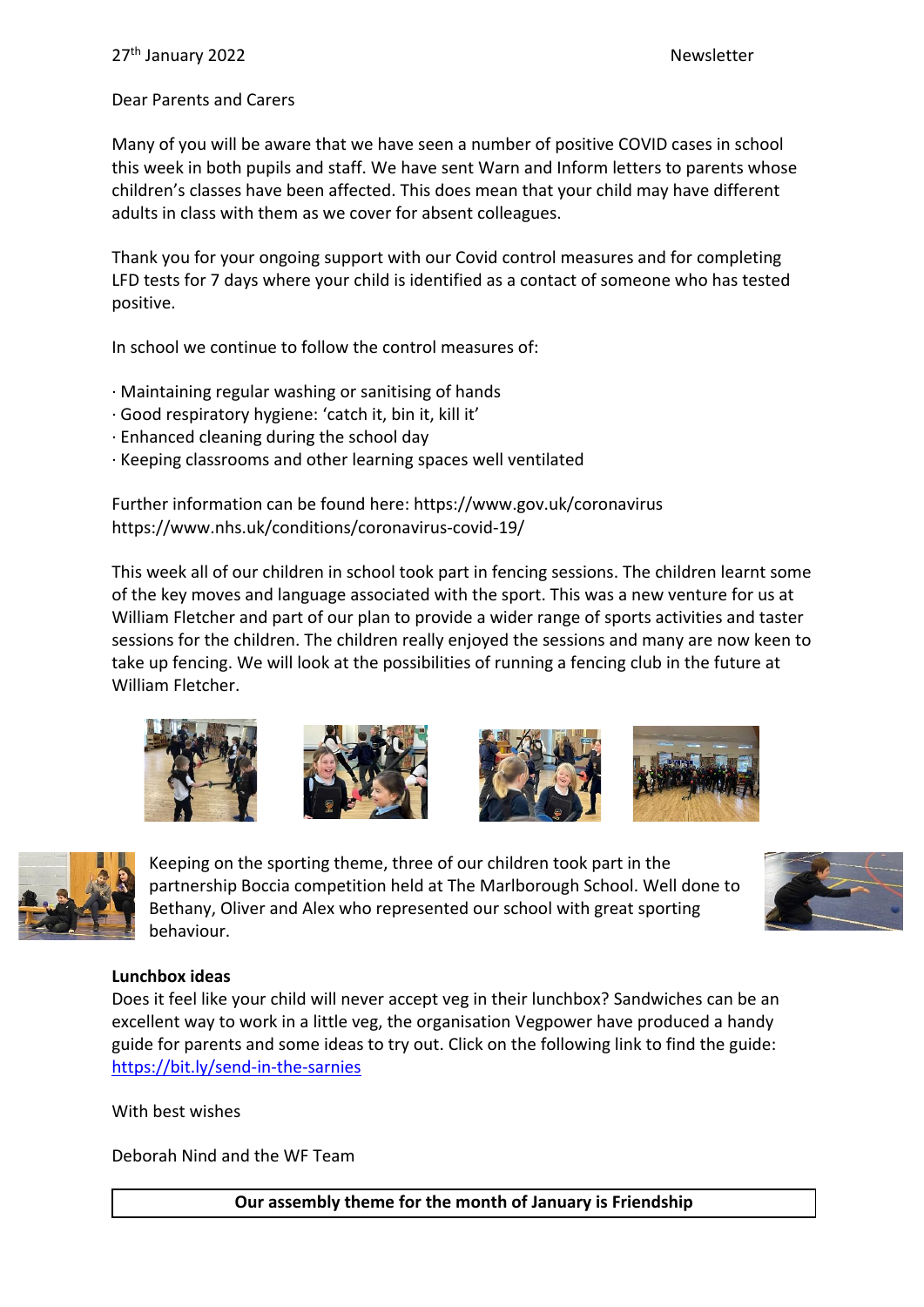

Writer of the week – Lara in Year 5 Mathematician of the week – Zachary in Year 4 Reader of the week – Oscar in Year 1 Value of the Week – Warren in Year 5 BLP of the Week – Elliott in Year 1

# **Celebration of achievements**

Congratulations to the following children who have reached their 175 nights of reading at home: Zachary in Sky Larks.

Congratulations to the following children who have reached their 150 nights of reading at home: Georgia in Sky Larks.

Congratulations to the following children who have reached their 125 nights of reading at home: Elliott in Kingfishers. Esme in Swallows. Isla in Red Kites. Theo, Olivia P, Elise, Jemima in Sky Larks.

Congratulations to the following children who have reached their 100 nights of reading at home: Isabella & Alex P in Kingfishers. Elliot & Felicity in Swallows. Corey In Red Kites. Warren & Alex in Sky Larks.

Congratulations to the following children who have reached their 75 nights of reading at home: Aarav in Kingfishers. Josh in Kestrels. Phoebe in Owls. Ruby in Red Kites. Oliver & Archie in Sky Larks.

Congratulations to the following children who have reached their 50 nights of reading at home: Immy in Nightingales. Bethany in Sky Larks.

Congratulations to the following children who have reached their 25 nights of reading at home: Anna in Sky Larks.

# **Attendance**

School starts at 8:45am, can you please make sure your child is in class by 8:45am.

# **EVERY SCHOOL DAY COUNTS!**

There are only 190 statutory school days in one year and 175 days (weekends and school holidays) available to use for holidays. Parents should avoid taking their children out of school during term time in order to go on holiday.

| <b>Class</b>      | Attendance for 17.01.22 - 21.01.22 |
|-------------------|------------------------------------|
| Eagles            | 94.40%                             |
| Kestrel           | 98.00%                             |
| Kingfishers       | 93.33%                             |
| Nightingales      | 94.62%                             |
| Owls              | 92.62%                             |
| Peregrine Falcons | 96.67%                             |
| <b>Red Kites</b>  | 93.93%                             |
| Robins            | 98.95%                             |
| Sky Larks         | 95.38%                             |
| Swallows          | 97.78%                             |
| Wrens             | 96.11%                             |
| Total             | 95.52%                             |

# **Breakfast Club**

Breakfast club runs every day from 07:30 – 08:45 in the Howard Hillsdon building (old playgroup). The children enjoy a range of breakfast cereals, fruit juices, yoghurts and toast, followed by the opportunity to play indoor games. The cost is £5.00 per child. If you would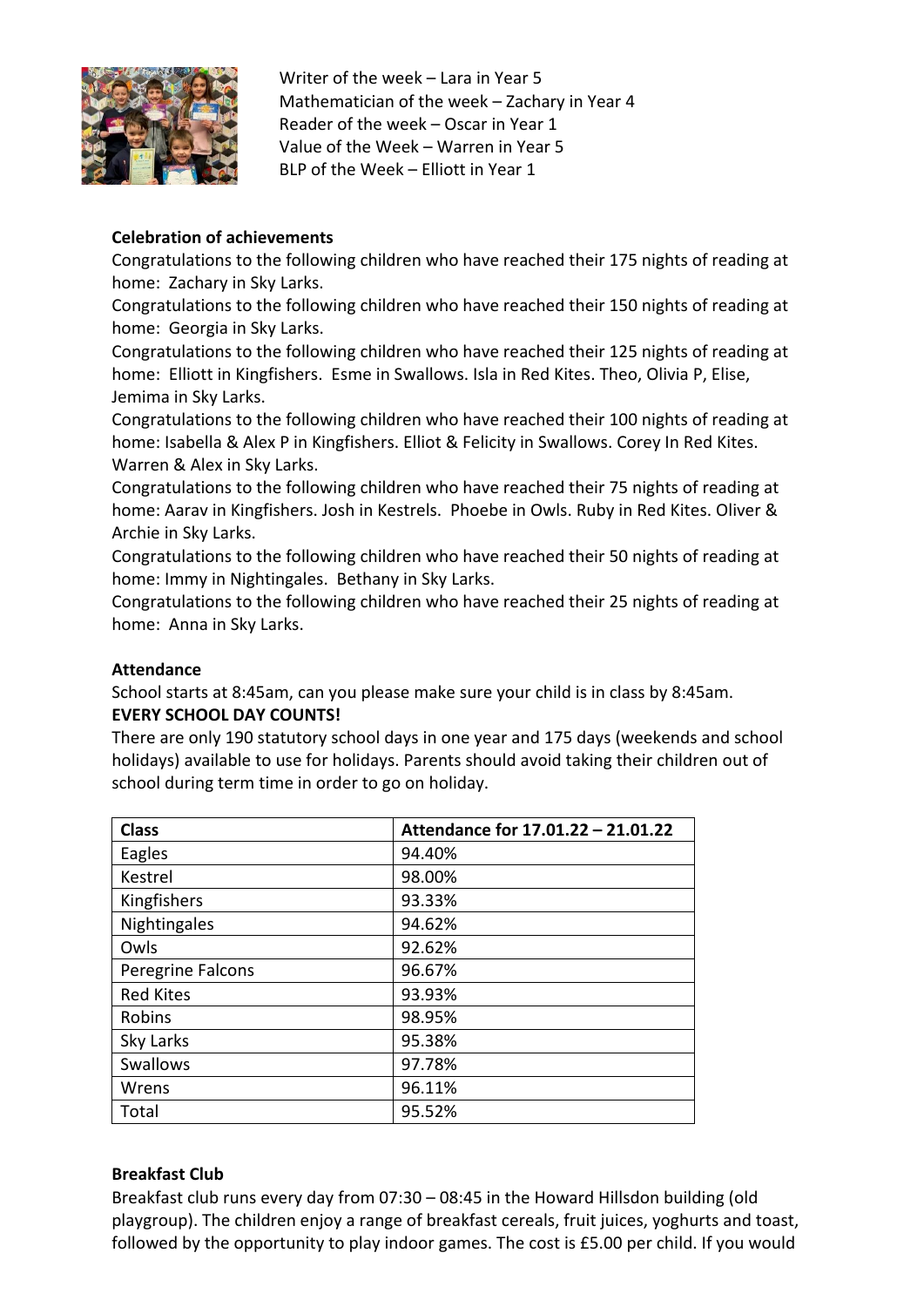like your children to take part in breakfast club, **please see the staff in the office to book prior to attendance.**

### **News from the PTA - Your School Lottery**

Support William Fletcher School by signing up to Your School Lottery and you could also win a Forest Staycation.

With just 50 tickets purchased (we are currently at 18!) this could raised an amazing £1,000 a year for the school. The first draw is this Saturday 29th January 2022. For more info or to sign up please visit [yourschoollottery.co.uk](http://yourschoollottery.co.uk/) and search For William

Fletcher.

### **Step 2 Dance Lessons**

A local dance company Step 2 that comes into school has lots of lessons for all range of ages. Please see website below for further details: [Step 2 Dance Oxford Homepage](https://www.step2dance.co.uk/home) — STEP 2 DANCE

### **Yarnton Youth Netball**

Open to boys and girls in years 3, 4, 5 & 6 from William Fletcher School. Training is on Wednesdays at the school, after school until 4pm. Places are limited, and if you are interested in your child taking part please email [yarntonyouthnetball@gmail.com](mailto:yarntonyouthnetball@gmail.com) for more details. This year we will be asking all youngsters involved to become members of England Netball for a small one-off fee, so that we can run the session as part of Yarnton Netball Club.

### **Forthcoming Dates**

| January 2022      |                                                                       |
|-------------------|-----------------------------------------------------------------------|
| 25.01.2022        | <b>Fencing Taster Session</b>                                         |
| 26.01.2022        | <b>Fencing Taster Session</b>                                         |
| February 2022     |                                                                       |
| 02.02.2022        | Planetarium Year 5 & 6                                                |
| 11.02.2022        | Learning Cards go home                                                |
| 14.02.2022        | Learning Cards returned                                               |
| 18.02.2022        | Term 3 ends                                                           |
| 28.02.2022        | Term 4 starts                                                         |
| 28.02.2022        | West Oxfordshire Hockey tournament                                    |
| <b>March 2022</b> |                                                                       |
| 01.03.2022        | Year 5 & 6 Visit to The Story Museum                                  |
| 07.03.2022        | <b>Parent Teacher Meeting</b>                                         |
| 08.03.2022        | <b>Parent Teacher Meeting</b>                                         |
| 15.03.2022        | NCMP Height and Weight for Foundation and Year 6                      |
| 24.03.2022        | Key Stage 2 Parliament Trip                                           |
|                   | William Fletcher School Term Dates 2021/2022<br>Term <sub>3</sub>     |
|                   | Wednesday 5 <sup>th</sup> January to Friday 18 <sup>th</sup> February |
|                   | Tuesday 4 <sup>th</sup> January INSET                                 |
|                   | Term 4                                                                |
|                   | Monday 28 <sup>th</sup> February to Friday 8 <sup>th</sup> April      |
|                   | Term 5                                                                |
|                   |                                                                       |
|                   | Monday 25 <sup>th</sup> April to Friday 27 <sup>th</sup> May          |

**Term 6**